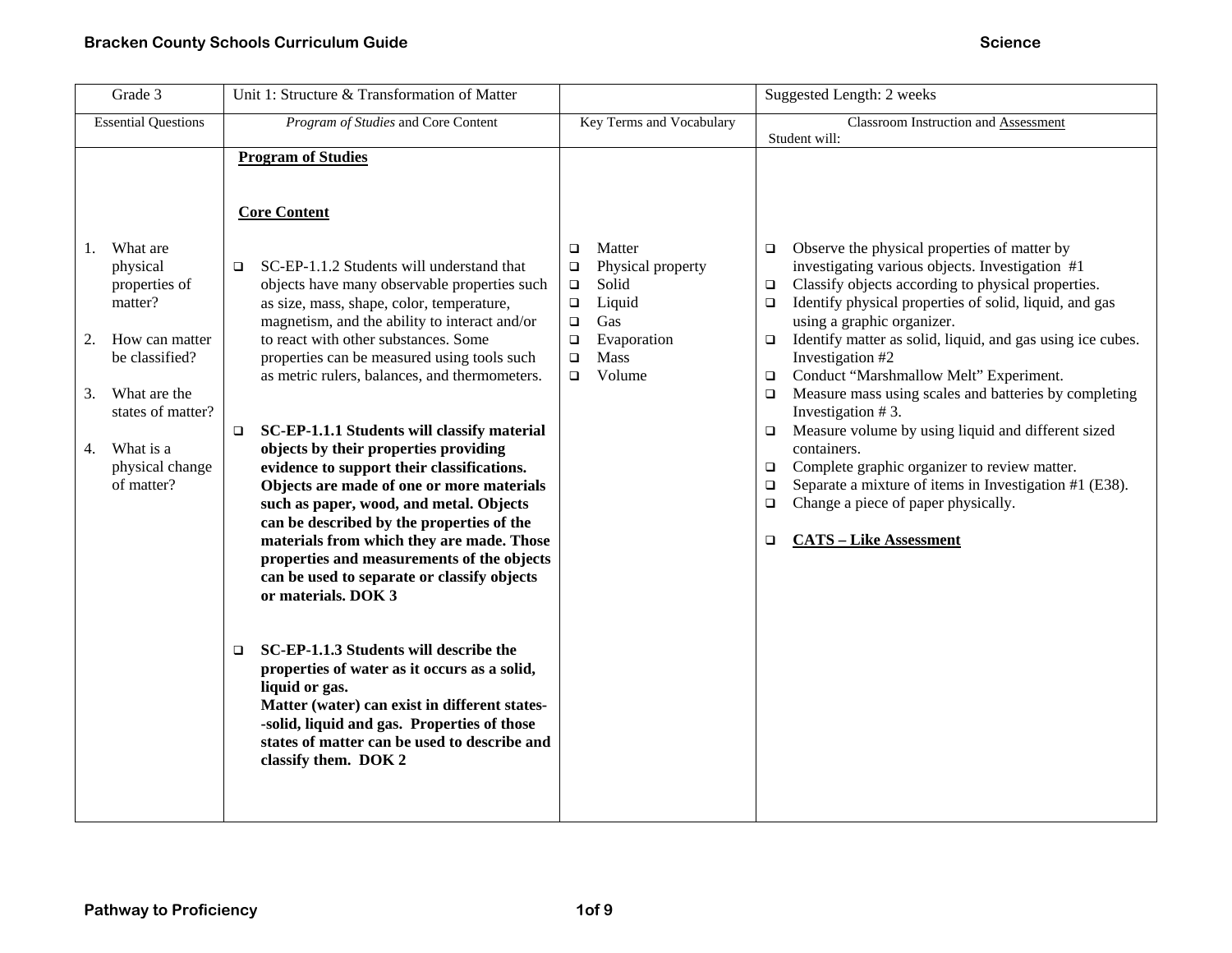| Grade 3                                                                                                    | Unit 2: Motion & Forces                                                                                                                                                                                                                                                                                                                                                                                                                                                                                                                                                                                                                                                                                                                                                                                                                                                                                                                                                                                                                                                                                                                                              |                                                                                                                                                                       | Suggested Length: 2 weeks                                                                                                                                                                                                                                                                                                                                                                                                                                                                                                                                                                                                                                                                                                 |
|------------------------------------------------------------------------------------------------------------|----------------------------------------------------------------------------------------------------------------------------------------------------------------------------------------------------------------------------------------------------------------------------------------------------------------------------------------------------------------------------------------------------------------------------------------------------------------------------------------------------------------------------------------------------------------------------------------------------------------------------------------------------------------------------------------------------------------------------------------------------------------------------------------------------------------------------------------------------------------------------------------------------------------------------------------------------------------------------------------------------------------------------------------------------------------------------------------------------------------------------------------------------------------------|-----------------------------------------------------------------------------------------------------------------------------------------------------------------------|---------------------------------------------------------------------------------------------------------------------------------------------------------------------------------------------------------------------------------------------------------------------------------------------------------------------------------------------------------------------------------------------------------------------------------------------------------------------------------------------------------------------------------------------------------------------------------------------------------------------------------------------------------------------------------------------------------------------------|
| <b>Essential Questions</b>                                                                                 | Program of Studies and Core Content                                                                                                                                                                                                                                                                                                                                                                                                                                                                                                                                                                                                                                                                                                                                                                                                                                                                                                                                                                                                                                                                                                                                  | Key Terms and Vocabulary                                                                                                                                              | Classroom Instruction and Assessment<br>Student will:                                                                                                                                                                                                                                                                                                                                                                                                                                                                                                                                                                                                                                                                     |
| How do forces<br>1.<br>cause motion?<br>How do pushes<br>2.<br>and pulls affect<br>position and<br>motion? | <b>Program of Studies</b><br><b>Core Content</b><br>SC-EP-1.2.4 Students will understand that the<br>$\Box$<br>position of an object can be described by<br>locating it relative to another object or the<br>background. The position can be described<br>using phrases such as to the right, to the left,<br>50 cm from the other object.<br>SC-EP-1.2.2 Students will describe the<br>□<br>change in position over time (motion) of an<br>object.<br>An object's motion can be observed,<br>described, compared and graphed by<br>measuring its change in position over time.<br>DOK <sub>2</sub><br>SC-EP-1.2.3 Students will describe the<br>$\Box$<br>position and motion of objects and predict<br>changes in position and motion as related<br>to the strength of pushes and pulls.<br>The position and motion of objects can be<br>changed by pushing or pulling, and can be<br>explored in a variety of ways (such as<br>rolling different objects down different<br>ramps). The amount of change in position<br>and motion is related to the strength of the<br>push or pull (force). The force with which a<br>ball is hit illustrates this principle. By | Force<br>$\Box$<br>Motion<br>$\Box$<br>Gravity<br>$\Box$<br>Work<br>□<br>Push<br>$\Box$<br>Pull<br>$\Box$<br>Magnet<br>$\Box$<br>Attract<br>$\Box$<br>Repel<br>$\Box$ | Use spring scales, spring, and 2 wooden blocks to<br>$\Box$<br>investigate how forces are measured. Investigation #1<br>(p. F64)<br>$\Box$ Complete graphic organizer to demonstrate<br>understanding of motion.<br>Identify cause and effect relationships of force and<br>$\Box$<br>motion using transparency. F3-1.<br>Describe the position/location of various items using<br>$\Box$<br>directional words (left, right, )<br>Use magnets and various objects to see what types of<br>$\Box$<br>materials a magnet is attracted to.<br>Use various sized magnets and paper clips to determine<br>$\Box$<br>which is the strangest.<br>Create a "temporary magnet".<br>$\Box$<br><b>CATS-Like Assessment</b><br>$\Box$ |
|                                                                                                            | examining cause and effect relationships<br>related to forces and motions,<br>consequences of change can be predicted.<br>DOK <sub>2</sub><br>SC-EP-1.2.1 Students will describe and<br>$\Box$<br>make inferences about the interactions of                                                                                                                                                                                                                                                                                                                                                                                                                                                                                                                                                                                                                                                                                                                                                                                                                                                                                                                          |                                                                                                                                                                       |                                                                                                                                                                                                                                                                                                                                                                                                                                                                                                                                                                                                                                                                                                                           |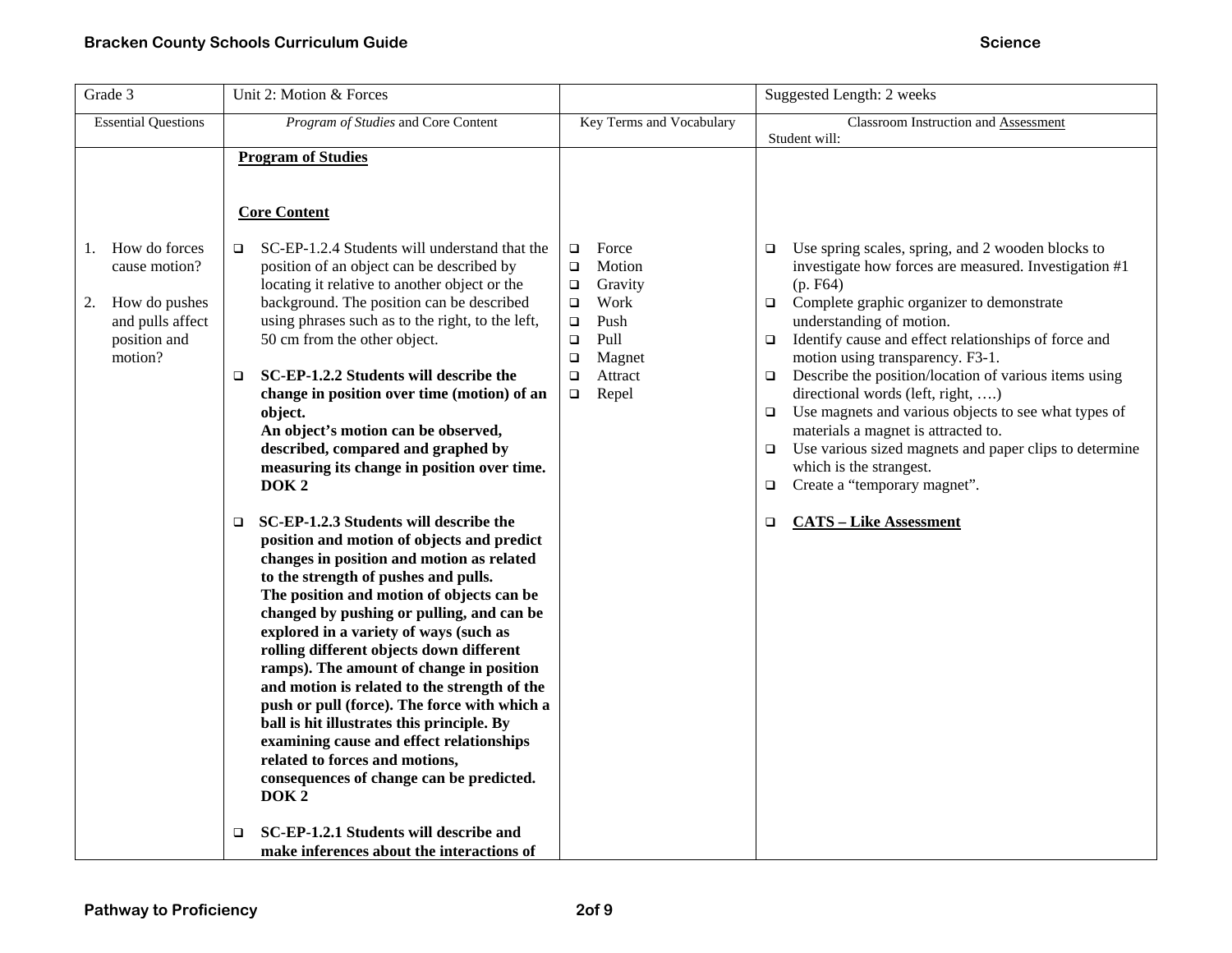| Grade 3                    | Unit 2: Motion & Forces                      |                          | Suggested Length: 2 weeks                   |
|----------------------------|----------------------------------------------|--------------------------|---------------------------------------------|
| <b>Essential Questions</b> | <i>Program of Studies</i> and Core Content   | Key Terms and Vocabulary | <b>Classroom Instruction and Assessment</b> |
|                            |                                              |                          | Student will:                               |
|                            | magnets with other magnets and other         |                          |                                             |
|                            | matter (e.g., magnets can make some          |                          |                                             |
|                            | things move without touching them).          |                          |                                             |
|                            | Magnets have observable properties that      |                          |                                             |
|                            | allow them to attract and repel each other   |                          |                                             |
|                            | and attract certain kinds of other materials |                          |                                             |
|                            | (e.g., iron). Based on the knowledge of the  |                          |                                             |
|                            | basic properties of magnets, predictions     |                          |                                             |
|                            | can be made and conclusions drawn about      |                          |                                             |
|                            | their interactions with other common         |                          |                                             |
|                            | objects. DOK 3                               |                          |                                             |

| Grade 3                                                                                                                           | Unit 3: The Earth & The Universe                                                                                                                                                                                                                                                                                                                                                                                                                                                                                                                                                            |                                                                                                                                                                         | Suggested Length: 5 weeks                                                                                                                                                                                                                                                                                                                                                                                                                                                                                                                                                                                        |
|-----------------------------------------------------------------------------------------------------------------------------------|---------------------------------------------------------------------------------------------------------------------------------------------------------------------------------------------------------------------------------------------------------------------------------------------------------------------------------------------------------------------------------------------------------------------------------------------------------------------------------------------------------------------------------------------------------------------------------------------|-------------------------------------------------------------------------------------------------------------------------------------------------------------------------|------------------------------------------------------------------------------------------------------------------------------------------------------------------------------------------------------------------------------------------------------------------------------------------------------------------------------------------------------------------------------------------------------------------------------------------------------------------------------------------------------------------------------------------------------------------------------------------------------------------|
| <b>Essential Questions</b>                                                                                                        | Program of Studies and Core Content                                                                                                                                                                                                                                                                                                                                                                                                                                                                                                                                                         | Key Terms and Vocabulary                                                                                                                                                | Classroom Instruction and Assessment<br>Student will:                                                                                                                                                                                                                                                                                                                                                                                                                                                                                                                                                            |
| What are<br>minerals and<br>rocks?<br>How do rocks<br>2.<br>form?<br>How do soils<br>3.<br>form?<br>How do soils<br>4.<br>differ? | <b>Program of Studies</b><br><b>Core Content</b><br>SC-EP-2.3.1 Students will describe earth<br>$\Box$<br>materials (solid rocks, soils, water and<br>gases of the atmosphere) using their<br>properties.<br>Earth materials include solid rocks and soils,<br>water and the gases of the atmosphere. Minerals<br>that make up rocks have properties of color,<br>luster and hardness. Soils have properties of<br>color, texture, the capacity to retain water and<br>the ability to support plant growth. Water on<br>Earth and in the atmosphere can be a solid,<br>liquid or gas. DOK 2 | Mineral<br>□<br>Rock<br>❏<br>Crust<br>◻<br>Mantle<br>◻<br>Core<br>□<br>Igneous rock<br>$\Box$<br>Sedimentary rock<br>□<br>Metamorphic rock<br>□<br>Rock cycle<br>$\Box$ | <b>Suggested Length: 2 weeks</b><br>Investigate the hardness of rocks. Investigation #1 C4<br>◻<br>Observe properties of rocks and minerals.<br>$\Box$<br>Complete graphic organizer to review rock properties,<br>$\Box$<br>mineral uses, kinds of rocks, how rocks change, and<br>uses of rock.<br>Create a diagram of layers of Earth.<br>□<br>Investigate how soils form. Investigation #1 p. C62<br>□<br>Investigate different types of soil. Investigation #2 p.<br>$\Box$<br>C <sub>66</sub><br>Compare soil properties.<br>□<br>Conduct experiment with plants and different types of<br>$\Box$<br>soil. |
| What is<br>weather?                                                                                                               | SC-EP-2.3.2 Students will describe<br>$\Box$<br>patterns in weather and weather data in                                                                                                                                                                                                                                                                                                                                                                                                                                                                                                     | Atmosphere<br>❏<br>Weather<br>◻                                                                                                                                         | <b>CATS - Like Assessment</b><br>◻<br><b>Suggested Length: 1 weeks</b><br>Understand properties of air by completing graphic<br>❏                                                                                                                                                                                                                                                                                                                                                                                                                                                                                |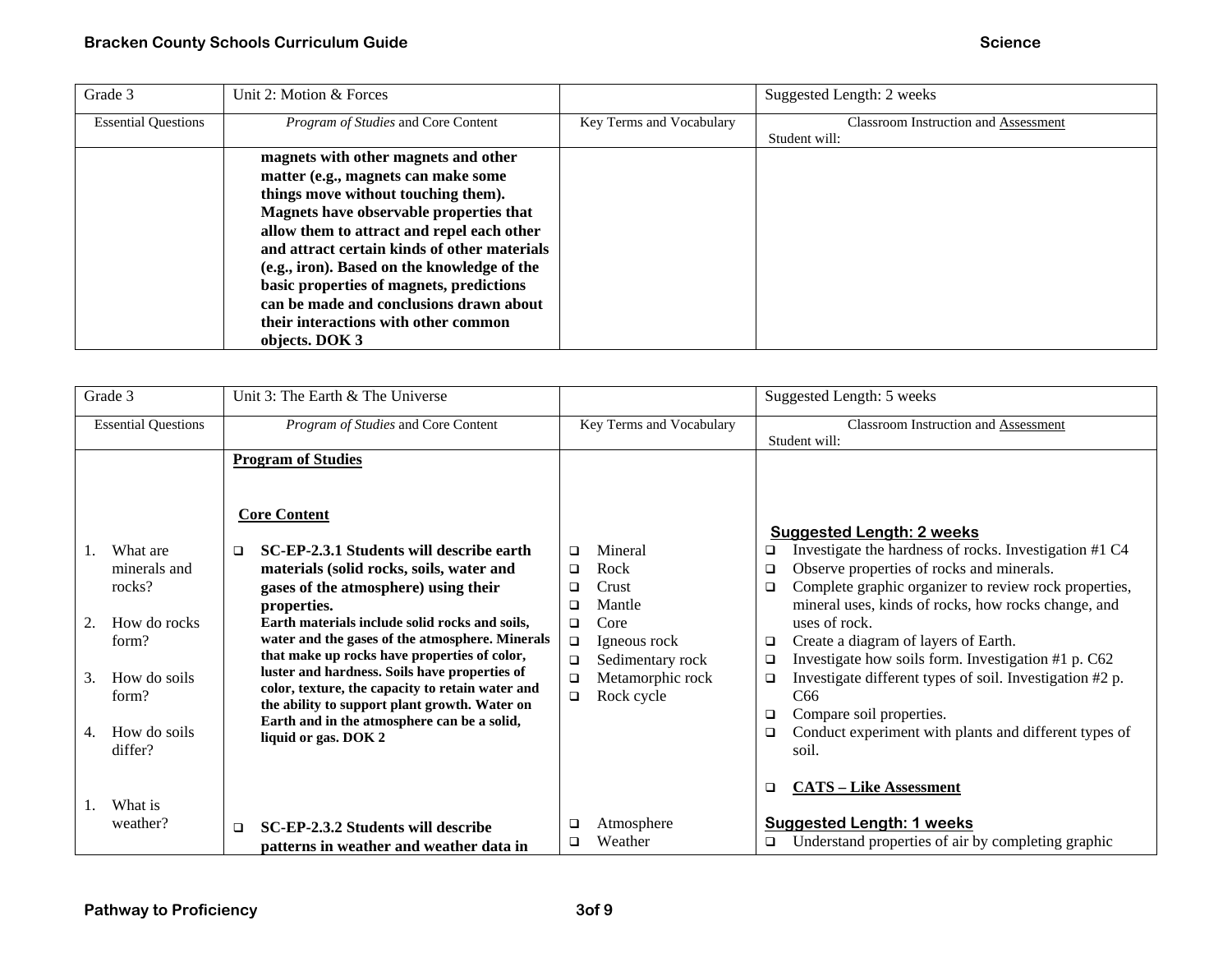| Grade 3                                                                                                                            | Unit 3: The Earth & The Universe                                                                                                                                                                                                                                                                                                                                                                                                                                                                                                                                                                                                                                                          |                                                                                     | Suggested Length: 5 weeks                                                                                                                                                                                                                                                                                                                                                                                                                                   |
|------------------------------------------------------------------------------------------------------------------------------------|-------------------------------------------------------------------------------------------------------------------------------------------------------------------------------------------------------------------------------------------------------------------------------------------------------------------------------------------------------------------------------------------------------------------------------------------------------------------------------------------------------------------------------------------------------------------------------------------------------------------------------------------------------------------------------------------|-------------------------------------------------------------------------------------|-------------------------------------------------------------------------------------------------------------------------------------------------------------------------------------------------------------------------------------------------------------------------------------------------------------------------------------------------------------------------------------------------------------------------------------------------------------|
| <b>Essential Questions</b>                                                                                                         | Program of Studies and Core Content                                                                                                                                                                                                                                                                                                                                                                                                                                                                                                                                                                                                                                                       | Key Terms and Vocabulary                                                            | Classroom Instruction and Assessment<br>Student will:                                                                                                                                                                                                                                                                                                                                                                                                       |
| How are<br>2.<br>weather<br>conditions<br>measured?<br>What is a<br>3.<br>weather map?                                             | order to make simple predictions based on<br>those patterns discovered.<br>Weather changes from day to day and over<br>seasons. Weather can be described using<br>observations and measurable quantities<br>such as temperature, wind direction, wind<br>speed and precipitation. Simple predictions<br>can be made by analyzing collected data<br>for patterns. DOK 2                                                                                                                                                                                                                                                                                                                    | Temperature<br>$\Box$<br>Front<br>$\Box$<br>Wind<br>$\Box$<br>Weather map<br>$\Box$ | organizer.<br>Make a barometer.<br>$\Box$<br>Make daily weather predictions.<br>$\Box$<br>Measure temperature using a thermometer.<br>$\Box$<br>Interpret weather maps.<br>$\Box$<br><b>CATS - Like Assessment</b><br>□                                                                                                                                                                                                                                     |
| What causes<br>1.<br>Earth's<br>seasons?<br>What causes<br>2.<br>day and night?<br>How so the<br>3.<br>moon and Earth<br>interact? | SC-EP-2.3.3 Students will describe the<br>$\Box$<br>properties, locations and real or apparent<br>movements of objects in the sky (Sun,<br>moon).<br>Objects in the sky have properties,<br>locations and real or apparent movements<br>that can be observed and described.<br>Observational data, patterns, and models<br>should be used to describe real or apparent<br>movements. DOK 2                                                                                                                                                                                                                                                                                                | Rotation<br>$\Box$<br>Axis<br>$\Box$<br>Revolution<br>□                             | <b>Suggested Length: 2 weeks</b><br>Investigate how sun strikes Earth (p. D66) using<br>$\Box$<br>flashlight.<br>Complete a table to display data on 4 seasons.<br>$\Box$<br>Use flashlights to investigate shadows.<br>$\Box$<br>Use foam balls and globe to "act out" movement of sun,<br>$\Box$<br>Earth, and moon.<br>Investigate the moon's phases (p. D75) using lamp and<br>$\Box$<br>foam ball.<br>Create a diagram of the moon's phases.<br>$\Box$ |
|                                                                                                                                    | SC-EP-2.3.4 Students will describe the<br>$\Box$<br>movement of the sun in the sky using<br>evidence of interactions of the sun with the<br>earth (e.g., shadows, position of sun<br>relative to horizon) to identify patterns of<br>movement.<br>Changes in movement of objects in the sky<br>have patterns that can be observed and<br>described. The Sun appears to move across<br>the sky in the same way every day, but the<br>Sun's apparent path changes slowly over<br>seasons. Recognizing relationships between<br>movements of objects and resulting<br>phenomena, such as shadows, provides<br>information that can be used to make<br>predictions and draw conclusions about |                                                                                     | <b>CATS - Like Assessment</b><br>$\Box$                                                                                                                                                                                                                                                                                                                                                                                                                     |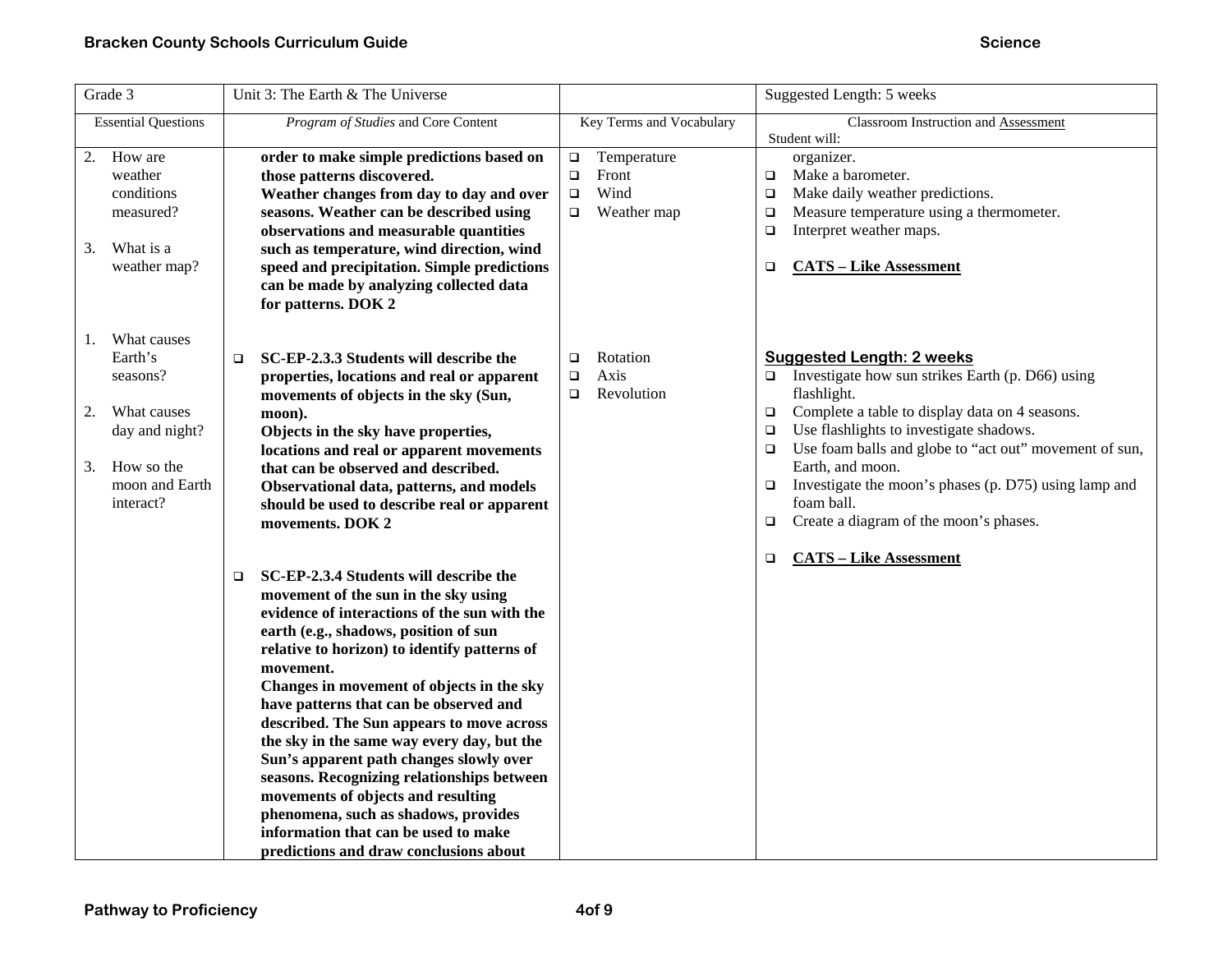| Grade 3                    | Unit 3: The Earth & The Universe                                                                                                                                                                                                             |                          | Suggested Length: 5 weeks                   |
|----------------------------|----------------------------------------------------------------------------------------------------------------------------------------------------------------------------------------------------------------------------------------------|--------------------------|---------------------------------------------|
| <b>Essential Questions</b> | Program of Studies and Core Content                                                                                                                                                                                                          | Key Terms and Vocabulary | <b>Classroom Instruction and Assessment</b> |
|                            |                                                                                                                                                                                                                                              |                          | Student will:                               |
|                            | those movements. DOK 2                                                                                                                                                                                                                       |                          |                                             |
|                            | SC-EP-2.3.5 Students will understand that the<br>moon moves across the sky on a daily basis<br>much like the Sun. The observable shape of<br>the moon can be described as it changes from<br>day to day in a cycle that lasts about a month. |                          |                                             |

| Grade 3                                                                       | Unit 4: Unity & Diversity                                                                                                                                                                                                                                                                                                                                                                                                                                                                                                                                                                                                                                                  |                                                                                                                                                                                   | Suggested Length: 4 weeks                                                                                                                                                                                                                                                                                                                                                                                                                                                                                                                                                                                                                 |
|-------------------------------------------------------------------------------|----------------------------------------------------------------------------------------------------------------------------------------------------------------------------------------------------------------------------------------------------------------------------------------------------------------------------------------------------------------------------------------------------------------------------------------------------------------------------------------------------------------------------------------------------------------------------------------------------------------------------------------------------------------------------|-----------------------------------------------------------------------------------------------------------------------------------------------------------------------------------|-------------------------------------------------------------------------------------------------------------------------------------------------------------------------------------------------------------------------------------------------------------------------------------------------------------------------------------------------------------------------------------------------------------------------------------------------------------------------------------------------------------------------------------------------------------------------------------------------------------------------------------------|
| <b>Essential Questions</b>                                                    | Program of Studies and Core Content                                                                                                                                                                                                                                                                                                                                                                                                                                                                                                                                                                                                                                        | Key Terms and Vocabulary                                                                                                                                                          | <b>Classroom Instruction and Assessment</b><br>Student will:                                                                                                                                                                                                                                                                                                                                                                                                                                                                                                                                                                              |
| What are the<br>parts of a plant?<br>2.<br>What do plants<br>need to survive? | <b>Program of Studies</b><br><b>Core Content</b><br>SC-EP-3.4.2 Students will understand that<br>□<br>things in the environment are classified as<br>living, nonliving and once living. Living<br>things differ from nonliving things.<br>Organisms are classified into groups by using<br>various characteristics (e.g., body coverings,<br>body structures).<br>SC-EP-3.4.1 Students will explain the basic<br>$\Box$<br>needs of organisms.<br>Organisms have basic needs. For example,<br>animals need air, water and food; plants<br>need air, water, nutrients and light.<br>Organisms can survive only in<br>environments in which their needs can be<br>met. DOK 2 | Root<br>□<br>Stem<br>$\Box$<br>Leaf<br>□<br>Simple plant<br>$\Box$<br>Seed<br>$\Box$<br>Germinate<br>□<br>Seedling<br>$\Box$<br>Photosynthesis<br>$\Box$<br>Chlorophyll<br>$\Box$ | <b>Suggested Length: 2 weeks</b><br>Construct a plant model.<br>$\Box$<br>Conduct an experiment using 3 plants (no water, no<br>$\Box$<br>light, water and light) to determine plant needs.<br>Label plant parts.<br>$\Box$<br>Sort and classify leaves into groups.<br>□<br>Conduct "seed in baggie" experiment to observe<br>$\Box$<br>germination process.<br>Draw and label the process of photosynthesis.<br>$\Box$<br>Complete graphic organizer to review plant parts and<br>$\Box$<br>needs.<br>Compare plant life cycles.<br>$\Box$<br><b>CATS – Like Assessment</b><br>$\Box$<br><b>Open Response - "Plant Parts"</b><br>$\Box$ |
| What do<br>1.<br>animals need to<br>survive?<br>What traits do<br>2.          | SC-EP-3.4.3 Students will describe the<br>$\Box$<br>basic structures and related functions of<br>plants and animals that contribute to<br>growth, reproduction and survival.                                                                                                                                                                                                                                                                                                                                                                                                                                                                                               | Inherit<br>□<br>Trait<br>$\Box$<br>Mammal<br>□<br><b>Birds</b><br>$\Box$<br>Amphibian<br>□                                                                                        | Suggested Length: 2 weeks<br>Observe, compare, and classify habitats of organisms -<br>$\Box$<br>Investigation #1.<br>Complete graphic organizer to identify animal needs and<br>$\Box$<br>traits.                                                                                                                                                                                                                                                                                                                                                                                                                                        |
|                                                                               |                                                                                                                                                                                                                                                                                                                                                                                                                                                                                                                                                                                                                                                                            |                                                                                                                                                                                   |                                                                                                                                                                                                                                                                                                                                                                                                                                                                                                                                                                                                                                           |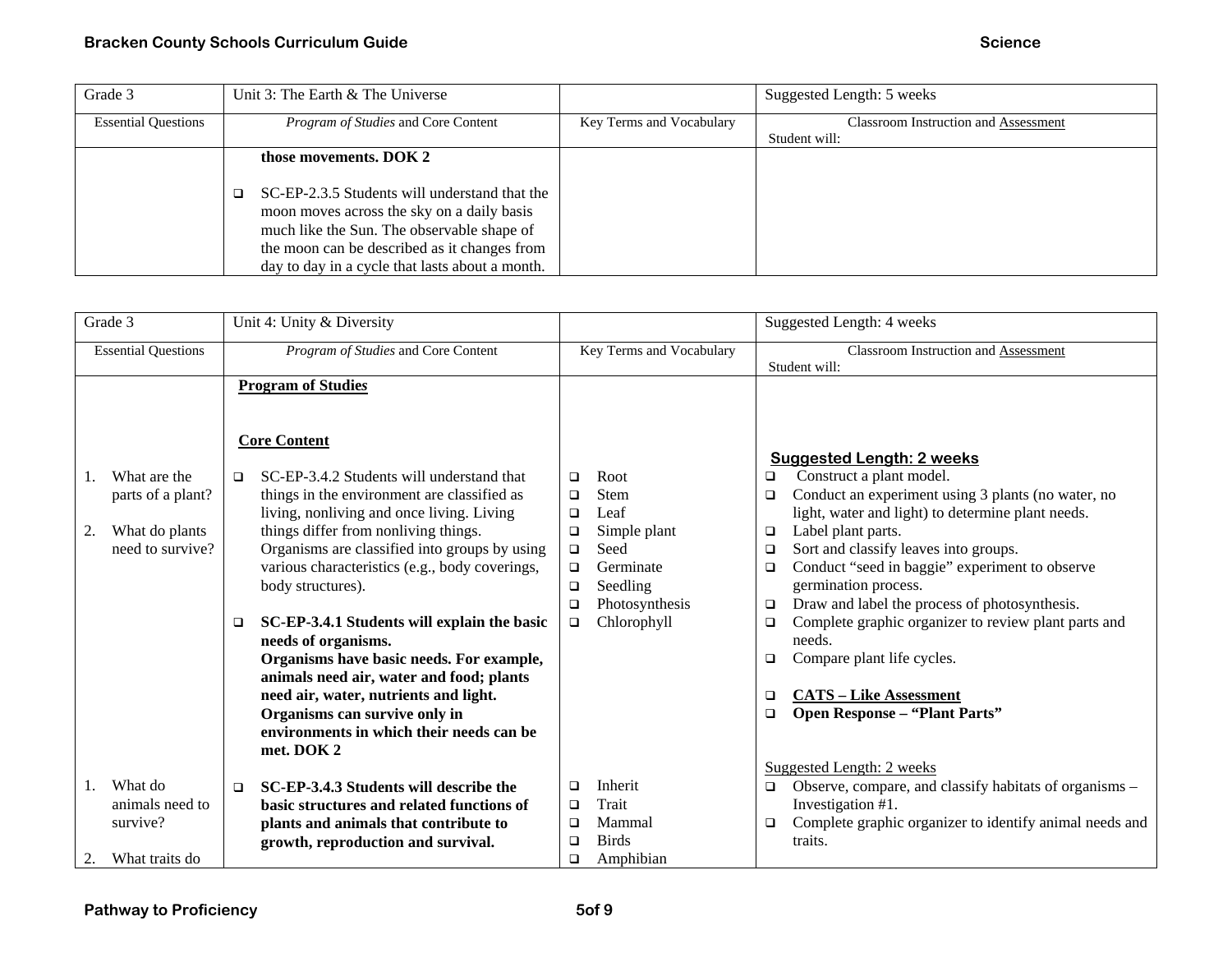| Grade 3                                  | Unit 4: Unity & Diversity                                                                                                                                                                                                                                                                                                                                                                                                                                                                                                                            |                                                                                 | Suggested Length: 4 weeks                                                                                                                                                                                                                                                                                                                   |
|------------------------------------------|------------------------------------------------------------------------------------------------------------------------------------------------------------------------------------------------------------------------------------------------------------------------------------------------------------------------------------------------------------------------------------------------------------------------------------------------------------------------------------------------------------------------------------------------------|---------------------------------------------------------------------------------|---------------------------------------------------------------------------------------------------------------------------------------------------------------------------------------------------------------------------------------------------------------------------------------------------------------------------------------------|
| <b>Essential Questions</b>               | Program of Studies and Core Content                                                                                                                                                                                                                                                                                                                                                                                                                                                                                                                  | Key Terms and Vocabulary                                                        | <b>Classroom Instruction and Assessment</b><br>Student will:                                                                                                                                                                                                                                                                                |
| animals have to<br>help them<br>survive? | Each plant or animal has observable<br>structures that serve different functions in<br>growth, survival and reproduction. For<br>example, humans have distinct body<br>structures for walking, holding, seeing and<br>talking. These observable structures<br>should be explored to sort, classify,<br>compare and describe organisms. DOK 2                                                                                                                                                                                                         | Reptile<br>$\Box$<br>Instinct<br>□<br>Camouflage<br>$\Box$<br>Mimicry<br>$\Box$ | Investigate how fur helps animals – Investigation #2.<br>$\Box$<br>Analyze how adaptive characteristics help a species<br>$\Box$<br>survive – "Polar Bear Fur Experiment"<br>Complete graphic organizer to review animal<br>$\Box$<br>adaptations.<br>Describe and draw animal life cycles.<br>$\Box$<br><b>CATS - Like Assessment</b><br>□ |
|                                          | SC-EP-3.4.4 Students will describe a<br>$\Box$<br>variety of plant and animal life cycles to<br>understand patterns of the growth,<br>development, reproduction and death of an<br>organism.<br>Plants and animals have life cycles that<br>include the beginning of life, growth and<br>development, reproduction and death. The<br>details of a life cycle are different for<br>different organisms. Observations of<br>different life cycles should by made in<br>order to identify patterns and recognize<br>similarities and differences. DOK 2 |                                                                                 |                                                                                                                                                                                                                                                                                                                                             |

| Grade 3                    | Unit 5: Biological Change                       |                          | Suggested Length: 2 weeks                                     |
|----------------------------|-------------------------------------------------|--------------------------|---------------------------------------------------------------|
| <b>Essential Questions</b> | <i>Program of Studies</i> and Core Content      | Key Terms and Vocabulary | <b>Classroom Instruction and Assessment</b>                   |
|                            |                                                 |                          | Student will:                                                 |
|                            | <b>Program of Studies</b>                       |                          |                                                               |
|                            | <b>Core Content</b>                             |                          |                                                               |
| What are                   | SC-EP-3.5.1 Students will describe fossils as   | Fossil<br>◻              | Investigate how fossils form $(C18)$ by creating a model<br>□ |
| fossils?                   | evidence of organisms that lived long ago,      |                          | using clay and shells.                                        |
|                            | some of which may be similar to others that     |                          |                                                               |
|                            | are alive today.                                |                          | <b>CATS – Like Assessment</b><br>□                            |
|                            | <b>Fossils found in Earth materials provide</b> |                          |                                                               |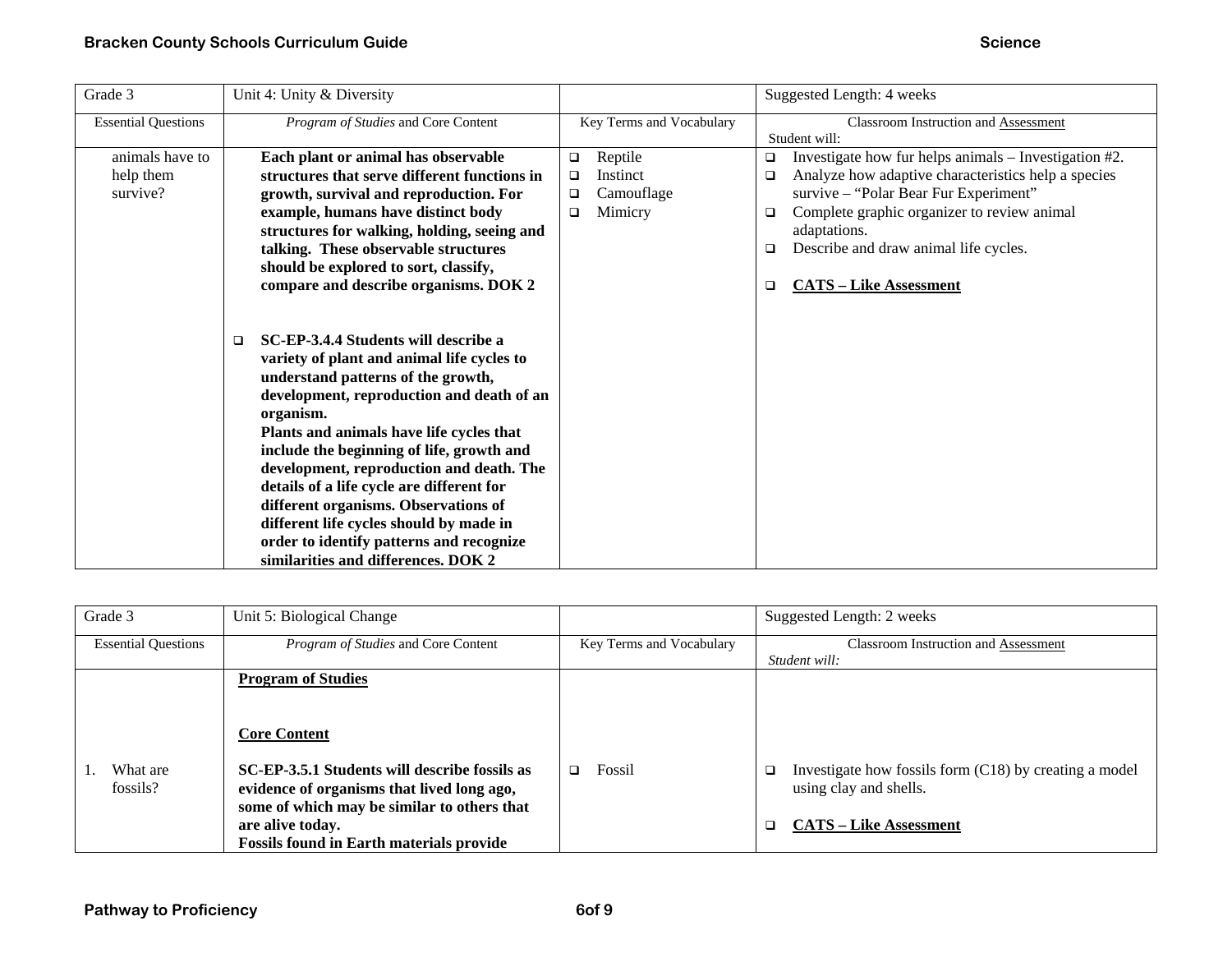| Grade 3                    | Unit 5: Biological Change                    |                          | Suggested Length: 2 weeks                   |
|----------------------------|----------------------------------------------|--------------------------|---------------------------------------------|
| <b>Essential Questions</b> | <i>Program of Studies</i> and Core Content   | Key Terms and Vocabulary | <b>Classroom Instruction and Assessment</b> |
|                            |                                              |                          | Student will:                               |
|                            | evidence about organisms that lived long ago |                          |                                             |
|                            | and the nature of the environment at that    |                          |                                             |
|                            | time. Representations of fossils provide the |                          |                                             |
|                            | basis for describing and drawing conclusions |                          |                                             |
|                            | about the organisms and basic environments   |                          |                                             |
|                            | represented by them. DOK 3                   |                          |                                             |

| Grade 3                                                    | Unit 6: Energy Transformations                                                                                                                                                                                                                                                                                                                                                                                                                                                 |                                                                                                                                                                                                | Suggested Length: 4 weeks                                                                                                                                                                                                                                                                                                                                                                                                                                                                                           |
|------------------------------------------------------------|--------------------------------------------------------------------------------------------------------------------------------------------------------------------------------------------------------------------------------------------------------------------------------------------------------------------------------------------------------------------------------------------------------------------------------------------------------------------------------|------------------------------------------------------------------------------------------------------------------------------------------------------------------------------------------------|---------------------------------------------------------------------------------------------------------------------------------------------------------------------------------------------------------------------------------------------------------------------------------------------------------------------------------------------------------------------------------------------------------------------------------------------------------------------------------------------------------------------|
| <b>Essential Questions</b>                                 | Program of Studies and Core Content                                                                                                                                                                                                                                                                                                                                                                                                                                            | Key Terms and Vocabulary                                                                                                                                                                       | Classroom Instruction and Assessment<br>Student will:                                                                                                                                                                                                                                                                                                                                                                                                                                                               |
| Ho do animals<br>get food?<br>What are food<br>2.<br>webs? | <b>Program of Studies</b><br><b>Core Content</b><br>SC-EP-4.6.1 Students will describe basic<br>$\Box$<br>relationships of plants and animals in an<br>ecosystem (food chains).<br>Plants make their own food. All animals<br>depend on plants. Some animals eat plants<br>for food. Other animals eat animals that<br>eat the plants. Basic relationships and<br>connections between organisms in food<br>chains can be used to discover patterns<br>within ecosystems. DOK 2 | Interact<br>□<br>Producer<br>$\Box$<br>Consumer<br>$\Box$<br>Decomposer<br>$\Box$<br>Food chain<br>$\Box$<br>Energy pyramid<br>$\Box$<br>Food web<br>$\Box$<br>Predator<br>$\Box$<br>Prey<br>□ | Suggested Length: 2 weeks<br>Observe animal teeth and record characteristics that<br>$\Box$<br>describe the teeth $-$ Investigation $# 1$ .<br>Compare producers and consumers.<br>$\Box$<br>Make a model food chain.<br>$\Box$<br>Make a food web.<br>$\Box$<br>Find out about energy in a food chain by playing "How<br>$\Box$<br>Do Animals Get Their Food?" (p. B69)<br>Explore energy flow by playing "How Does Energy<br>$\Box$<br>Flow Through a Food Chain?" (p. B69)<br><b>CATS - Like Assessment</b><br>□ |
| What is energy?                                            | SC-EP-4.6.2 Students will describe<br>$\Box$                                                                                                                                                                                                                                                                                                                                                                                                                                   | Energy<br>$\Box$<br>Potential energy                                                                                                                                                           | Suggested Length: 2 weeks<br>Investigate how energy can be stored using clothespins<br>$\Box$<br>and rubber bands – Investigation (p. F4).                                                                                                                                                                                                                                                                                                                                                                          |
| How is energy<br>2.<br>stored?                             | evidence of the sun providing light and<br>heat to the Earth.<br>Simple observations and investigations<br>begin to reveal that the Sun provides the                                                                                                                                                                                                                                                                                                                           | $\Box$<br>Kinetic energy<br>$\Box$<br>Electricity<br>$\Box$<br>Fossil fuel<br>$\Box$                                                                                                           | Determine the ways energy can e stored using a graphic<br>▫<br>organizer.<br>Investigate how energy moves in waves using jump<br>$\Box$                                                                                                                                                                                                                                                                                                                                                                             |
| How does<br>3.<br>energy move?                             | light and heat necessary to maintain the<br>temperature of Earth. Based on those<br>experiences, the conclusion can be drawn<br>that the Sun's light and heat are necessary<br>to sustain life on Earth. DOK 2                                                                                                                                                                                                                                                                 | Vibrate<br>$\Box$<br>Circuit<br>□                                                                                                                                                              | ropes in Investigation $# 2$ (p. F14).<br>Use batteries, bulb, and wire to make a complete circuit<br>$\Box$<br>in Investigation $# 3$ (p. F22).<br>Complete graphic organizer to show understanding of<br>$\Box$<br>energy.                                                                                                                                                                                                                                                                                        |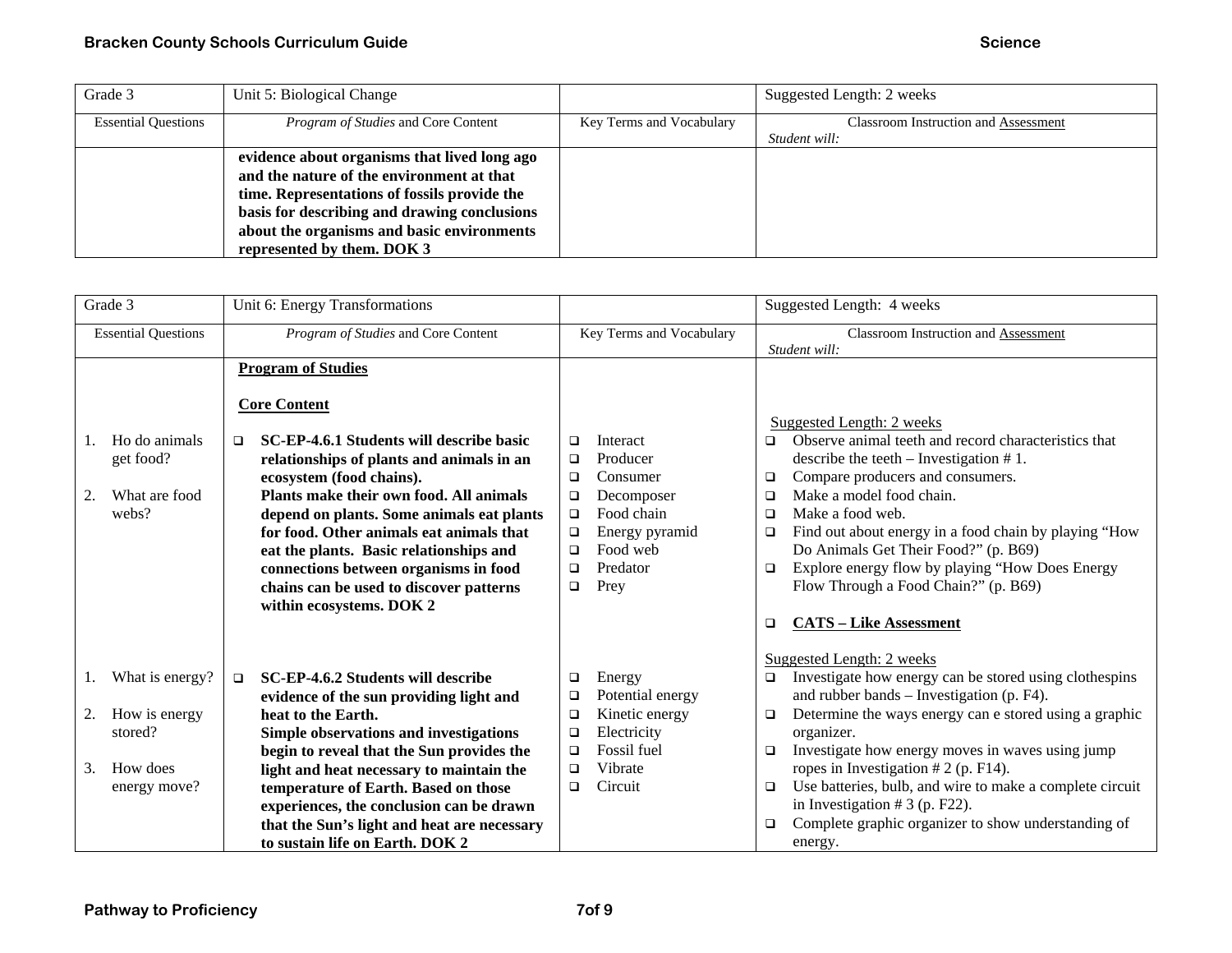| Grade 3                    | Unit 6: Energy Transformations                                                                                                                                                                                                                                                                                                            |                          | Suggested Length: 4 weeks                                                                                                                                                                                                                                               |
|----------------------------|-------------------------------------------------------------------------------------------------------------------------------------------------------------------------------------------------------------------------------------------------------------------------------------------------------------------------------------------|--------------------------|-------------------------------------------------------------------------------------------------------------------------------------------------------------------------------------------------------------------------------------------------------------------------|
| <b>Essential Questions</b> | Program of Studies and Core Content                                                                                                                                                                                                                                                                                                       | Key Terms and Vocabulary | <b>Classroom Instruction and Assessment</b><br>Student will:                                                                                                                                                                                                            |
|                            | SC-EP-4.6.3 Students will analyze models<br>❏<br>of basic electrical circuits using batteries,<br>bulbs and wires, in order to determine<br>whether a simple circuit is open or closed.<br>Electricity in circuits can produce light.<br><b>Describing and comparing models</b><br>demonstrates basic understanding of<br>circuits. DOK 2 |                          | Use flashlights and paper puppets to show that light<br>$\Box$<br>travels in straight lines.<br><b>CATS – Like Assessment</b><br>□<br><b>Other Resources:</b><br>$\Box$<br>Simple Science Fun With Light<br>The Science Book of Light (p. 8-9)<br>Sun Up Sun Down<br>3. |
|                            | SC-EP-4.6.4 Students will describe light as<br>❏<br>traveling in a straight line until it strikes an<br>object.<br>Light can be observed and described as it<br>travels in a straight line until it strikes an<br>object. DOK 2                                                                                                           |                          |                                                                                                                                                                                                                                                                         |

| Grade 3                    | Unit 7: Interdependence                                                                                                                                                                                                                                                                                                                                                                                 |                                                                                         | Suggested Length: 2 weeks                                                                                                                                                                                                                                                                                                                                                                                                                                                                                |
|----------------------------|---------------------------------------------------------------------------------------------------------------------------------------------------------------------------------------------------------------------------------------------------------------------------------------------------------------------------------------------------------------------------------------------------------|-----------------------------------------------------------------------------------------|----------------------------------------------------------------------------------------------------------------------------------------------------------------------------------------------------------------------------------------------------------------------------------------------------------------------------------------------------------------------------------------------------------------------------------------------------------------------------------------------------------|
| <b>Essential Questions</b> | Program of Studies and Core Content                                                                                                                                                                                                                                                                                                                                                                     | Key Terms and Vocabulary                                                                | <b>Classroom Instruction and Assessment</b><br>Student will:                                                                                                                                                                                                                                                                                                                                                                                                                                             |
|                            | <b>Program of Studies</b><br><b>Core Content</b>                                                                                                                                                                                                                                                                                                                                                        |                                                                                         |                                                                                                                                                                                                                                                                                                                                                                                                                                                                                                          |
| What are<br>ecosystems?    | SC-EP-4.7.1 Students will describe the<br>$\Box$<br>cause and effect relationships existing<br>between organisms and their<br>environments.<br>The world has<br>many different environments. Organisms<br>require an environment in which their<br>needs can be met. When the environment<br>changes some plants and animals survive<br>and reproduce and others die or move to<br>new locations. DOK 2 | Environment<br>□<br>Ecosystem<br>❏<br>Population<br>❏<br>Community<br>❏<br>Habitat<br>▫ | Observe an environment and find out what kinds of<br>□<br>things live there $-$ Investigation #1.<br>Complete a graphic organizer to review parts of an<br>❏<br>ecosystem.<br>Complete a cause and effect graphic organizer; describe<br>❏<br>how ecosystems change because of other living things.<br>Conduct an Investigation to compare different types of<br>❏<br>forests – Investigation $# 2$ .<br>Construct murals of different types of environments.<br>❏<br><b>CATS - Like Assessment</b><br>□ |